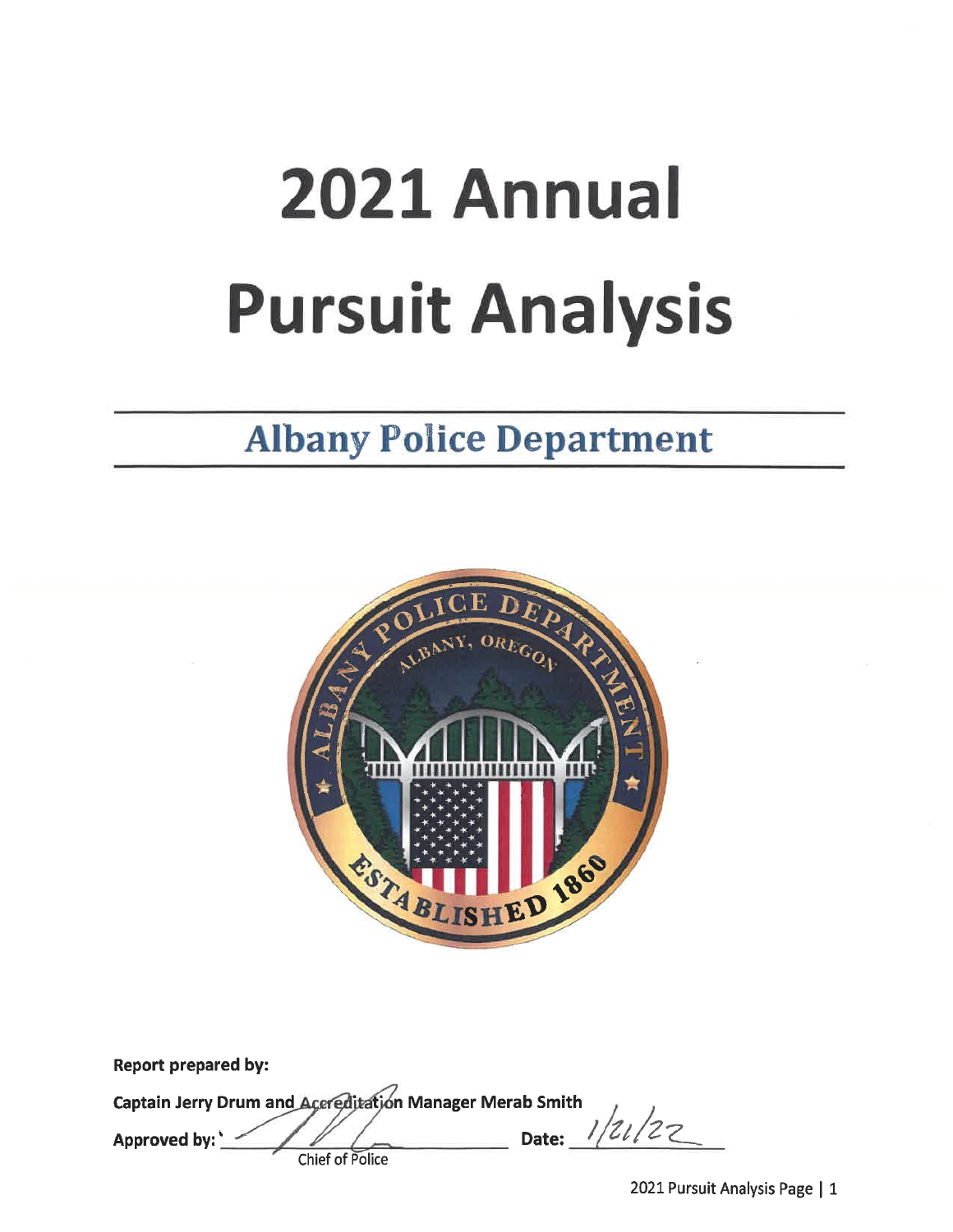#### **Introduction**

The 2021 Albany Police Department Pursuit Analysis uses data from the past three years to compare trends. In 2021, Albany Police Department officers were involved in twelve vehicle pursuits. Information in this analysis reviews and compares the pursuits from the current year to the two previous years. The data is broken down into sections, which include specific analysis of speed, distance, road conditions, pursuit termination, outcome of pursuits, and reasons for the elude. Each section will describe details surrounding the pursuits the department was involved in.

#### **Policy Review**

The Vehicle Pursuit Policy 280 was reviewed by Operations Captain Jerry Drum. No discrepancies were found in the policy relating to our procedures. No changes were recommended at the time of this report. The pursuit reporting procedures outlined in section 280.8 were reviewed and remain accurate. On February 1, 2021, the pursuit policy was reviewed and revised. The revision included strict policy language regarding officers deactivating their overhead lights and siren, and immediately pulling to the side of the road upon termination of a pursuit.

In accordance with the Vehicle Pursuit Policy 280, the operations captain convenes a periodic Pursuit Review Board. The board includes at the minimum the following personnel: operations captain, EVOC (emergency vehicle operator course) instructor, patrol sergeant, and patrol officer. The board is tasked with reviewing all pursuits to determine whether the pursuits were in compliance with department policy and make recommendations to the police chief regarding policy, training, debriefs, commendations, or correction. The pursuit review board requirement was added to the policy on March 13, 2019. The pursuit review board met semi-annually in 2021 due to the low number of pursuit incidents.

Vehicle pursuits pose a high risk for the community and the pursuing officers. It is the policy of the Albany Police Department to exercise good judgement and give consideration to public safety in the decision to pursue, continue, or terminate vehicle pursuits and to use sound tactics during those pursuits to ensure safe resolution. The policy is consistent with law enforcement best practices across the United States.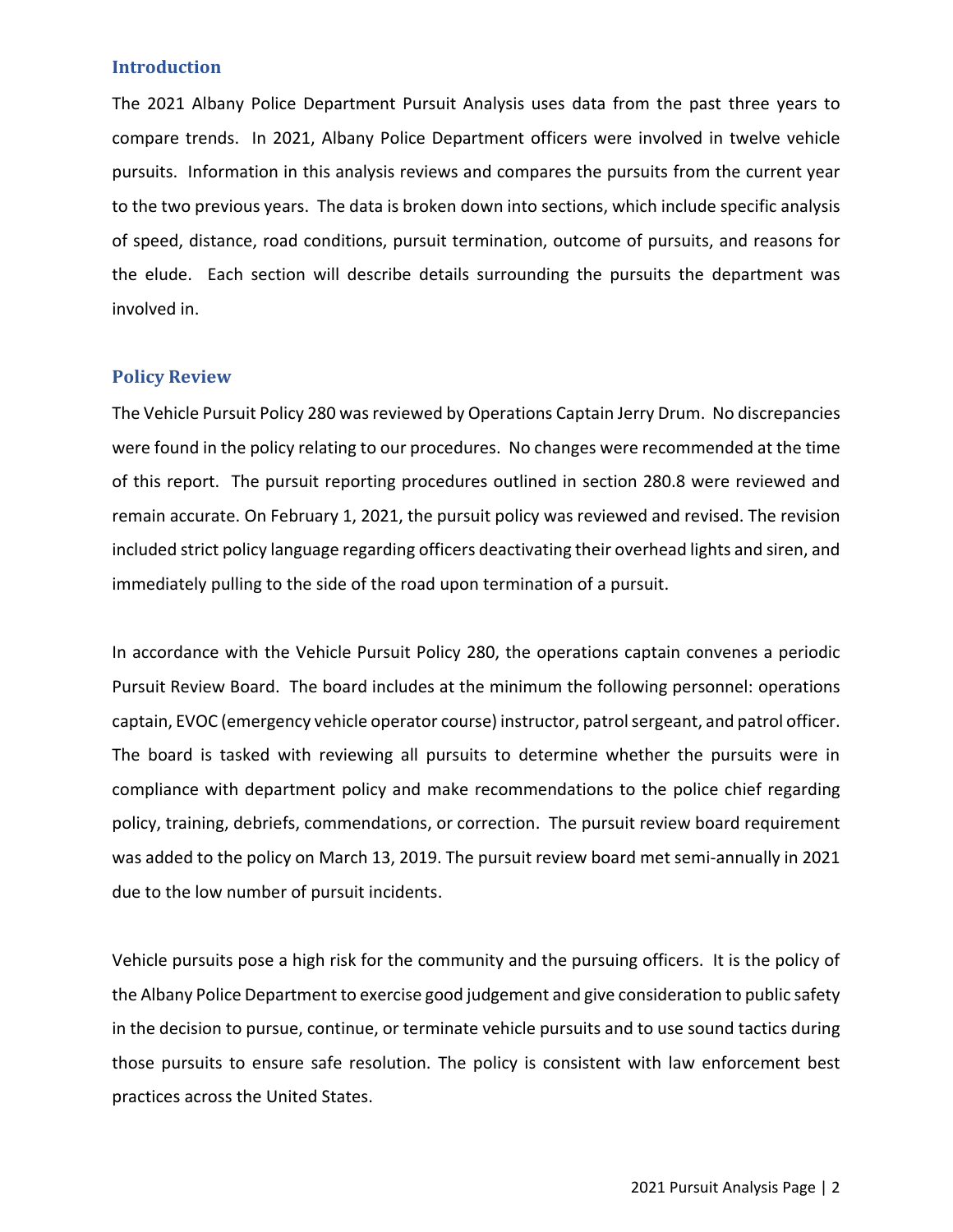### **Training**

Emergency Vehicle Operator Course (EVOC) training was conducted for all sworn employees in August 2021. The training consisted of policy review, classroom session (MDT), drive time and scenarios. This training is conducted at least once every two years. Due to COVID-19 restrictions, training provided this year consisted of more classroom style training with online videos and reading and less drive time. However, scenarios were still conducted, and officers performed several maneuvers with instructor assistance from outside of the vehicle. It is valuable to have the officers drive the patrol vehicles in a secure environment where they can learn and improve their driving techniques. Officers train in roadblocks and spike strip deployment as well.

### **Overall Summary of Data**

Due to the relatively low number of pursuits each year, small differences can indicate a large percentage change in the data. This is especially true with only twelve pursuits this year. Changes in the data, positive or negative, are not always an accurate indicator of a trend or a result of our actions.

The following statistics are important to note from our pursuit data:

- 67% of pursuits in 2021 were terminated during the pursuit by judgement of the officer or the supervisor advising termination.
- More pursuits (67%) resulted in the suspect successfully fleeing in their vehicle.
- 92% of the pursuits in 2021 were terminated within five minutes and in less than five miles.
- Pursuits in 2021 were initiated primarily under dry road conditions (83%).
- 92% of pursuit were initiated due to a traffic related reason (traffic crime, traffic violation, DUII, or stolen vehicle).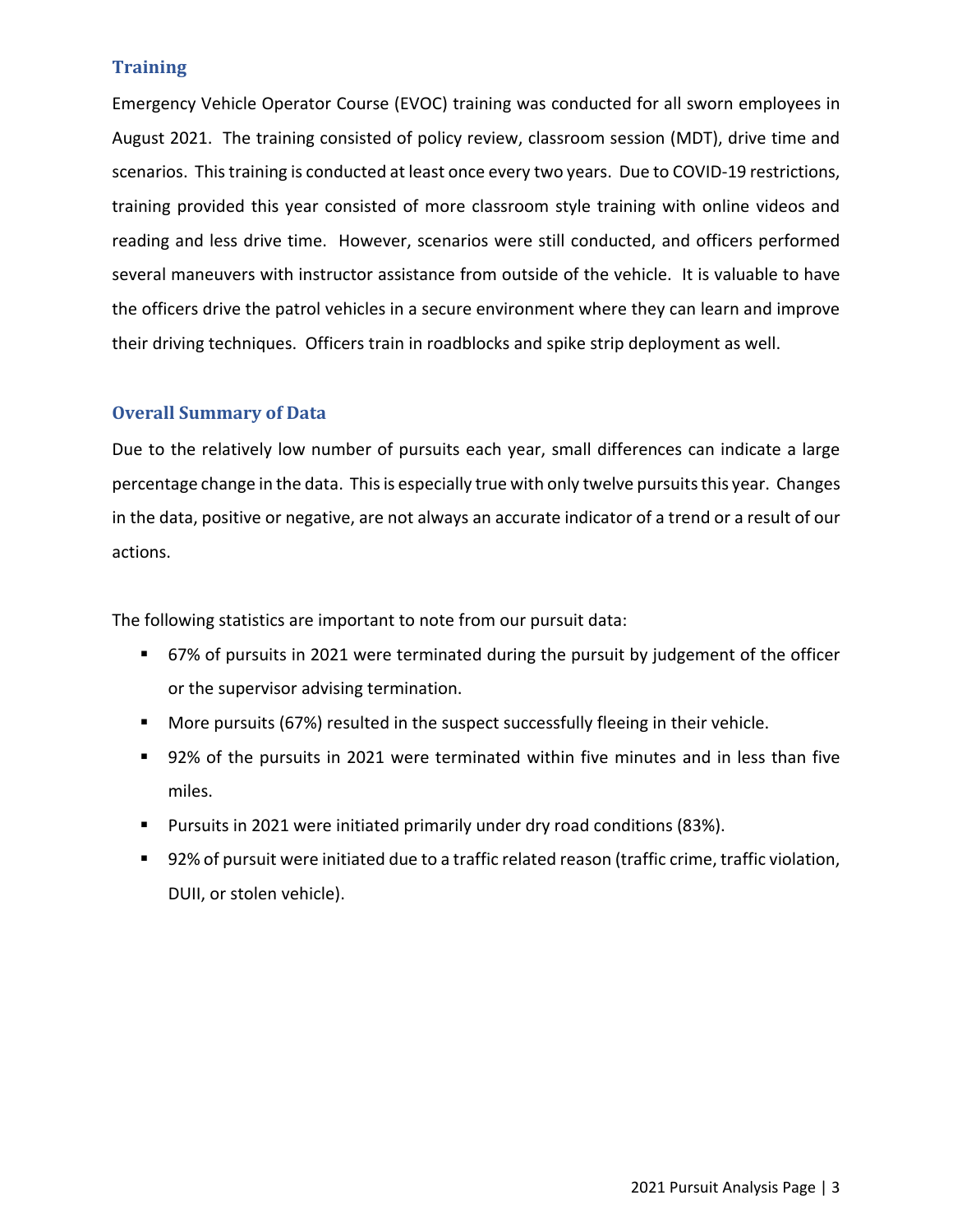# **Cause of Pursuit Initiation**

There was not a significant trend for reasons of pursuit initiation. Traffic related incidents combined, include traffic infraction, traffic crime, DUII, and stolen vehicle, all of which accounted for 92% of the pursuits in 2021.

| <b>Initiating Event</b>   | 2019           | 2020           | 2021     | 2019  | 2020  | 2021  |
|---------------------------|----------------|----------------|----------|-------|-------|-------|
| <b>Traffic Infraction</b> | 17             | 0              | 4        | 68%   | 0%    | 33%   |
| <b>Traffic Crime</b>      | $\theta$       | 1              | 2        | $0\%$ | 33%   | 17%   |
| Other Agency Initiated    | $\theta$       | $\theta$       | $\theta$ | $0\%$ | 0%    | $0\%$ |
| Suspicious Incident       | 1              | $\overline{0}$ | $\theta$ | 4%    | $0\%$ | $0\%$ |
| <b>DUII</b>               | $\Omega$       | 0              | 2        | $0\%$ | 0%    | 17%   |
| Stolen Vehicle            | 1              | $\theta$       | 3        | 4%    | 0%    | 25%   |
| Person Felony             | 0              | $\theta$       | $\theta$ | $0\%$ | 0%    | $0\%$ |
| Other Non-Person Felony   | $\overline{2}$ | 1              | $\theta$ | 8%    | 33%   | $0\%$ |
| Misdemeanor Crime         | 4              | 1              | 1        | 16%   | 33%   | 8%    |
| <b>Total Pursuits</b>     | 25             | 3              | 12       | 100%  | 100%  | 100%  |

# **Total Distance of Pursuits**

In 2021, 92% of the pursuits were terminated within five miles. The further distance the pursuit is engaged, the more opportunity there is for an accident, injury, or property damage to occur.

| <b>Distance</b>       | 2019 | 2020     | 2021 | 2019 | 2020  | 2021  |
|-----------------------|------|----------|------|------|-------|-------|
| 1 Mile or Less        |      |          |      | 28%  | 33%   | 75%   |
| 1.1 - 5 Miles         | 6    |          |      | 24%  | 33%   | 17%   |
| 5.1 - 15 Miles        | 8    |          |      | 32%  | 33%   | 8%    |
| 15.1 Miles or More    | 4    | $\theta$ |      | 16%  | $0\%$ | $0\%$ |
| <b>Total Pursuits</b> | 25   | 3        | 12   | 100% | 100%  | 100%  |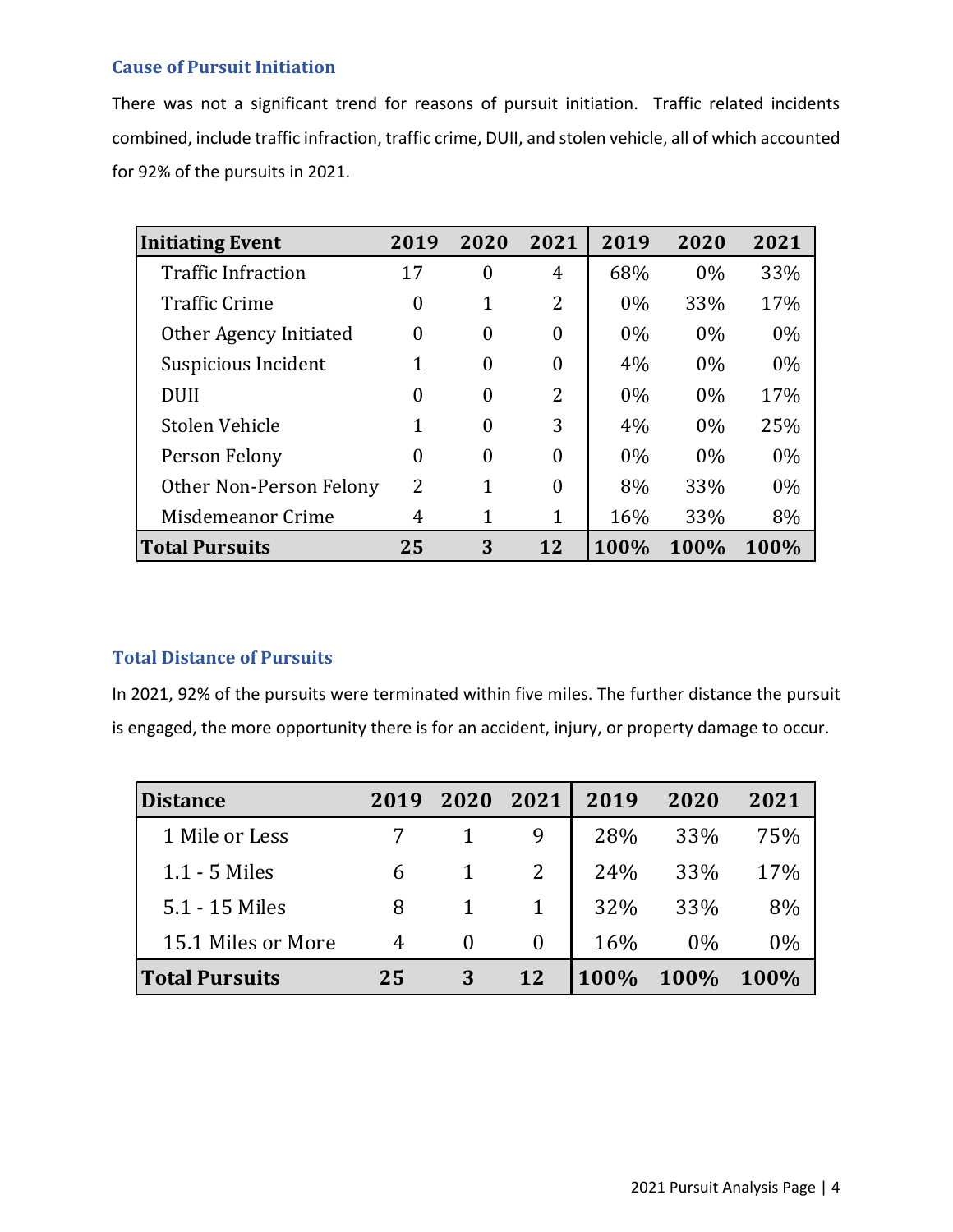# **Total Duration (Time) of Pursuits**

In 2021, 92% of the pursuits were terminated within five minutes. The longer the pursuit is engaged, the more opportunity there is for an accident, injury, or property damage to occur.

| <b>Pursuit Duration</b> | 2019 | 2020     | 2021         | 2019 | 2020  | 2021        |
|-------------------------|------|----------|--------------|------|-------|-------------|
| 1 Minute or Less        | 3    |          | 8            | 12\% | 33%   | 67%         |
| $1.1 - 5$ Minutes       | 11   | 2        | 3            | 44%  | 67%   | 25%         |
| 5.1 - 10 Minutes        | 6    | $\theta$ | $\mathbf{1}$ | 24%  | $0\%$ | 8%          |
| 10.1 - 15 Minutes       | 3    | $\theta$ | $\theta$     | 12%  | $0\%$ | $0\%$       |
| 15.1 - 20 Minutes       | 1    | $\theta$ | $\Omega$     | 4%   | $0\%$ | $0\%$       |
| 20.1 Minutes or More    | 1    | $\theta$ | $\Omega$     | 4%   | $0\%$ | $0\%$       |
| <b>Total Pursuits</b>   | 25   | 3        | 12           | 100% | 100%  | <b>100%</b> |

# **Road Conditions During Pursuits**

Road conditions are an important factor when determining whether to engage in a vehicle pursuit. Weather, traffic, and road conditions can substantially increase the danger of the pursuit, which can easily outweigh the worth of apprehending the suspect. In 2021, 83% of the pursuits were initiated under dry road conditions.

| <b>Condition</b> | 2019     |   | 2020 2021 | 2019  | 2020  | 2021  |
|------------------|----------|---|-----------|-------|-------|-------|
| Dry              | 18       | 3 | 10        | 72%   | 100%  | 83%   |
| Wet              | 7        | 0 | 2         | 28%   | $0\%$ | 17%   |
| Snow             | 0        | 0 | $\theta$  | $0\%$ | $0\%$ | $0\%$ |
| Ice              | 0        | 0 | $\theta$  | 0%    | $0\%$ | $0\%$ |
| Fog              | $\theta$ | 0 | $\theta$  | $0\%$ | $0\%$ | $0\%$ |
| <b>Total</b>     | 25       | 3 | 12        | 100%  | 100%  | 100%  |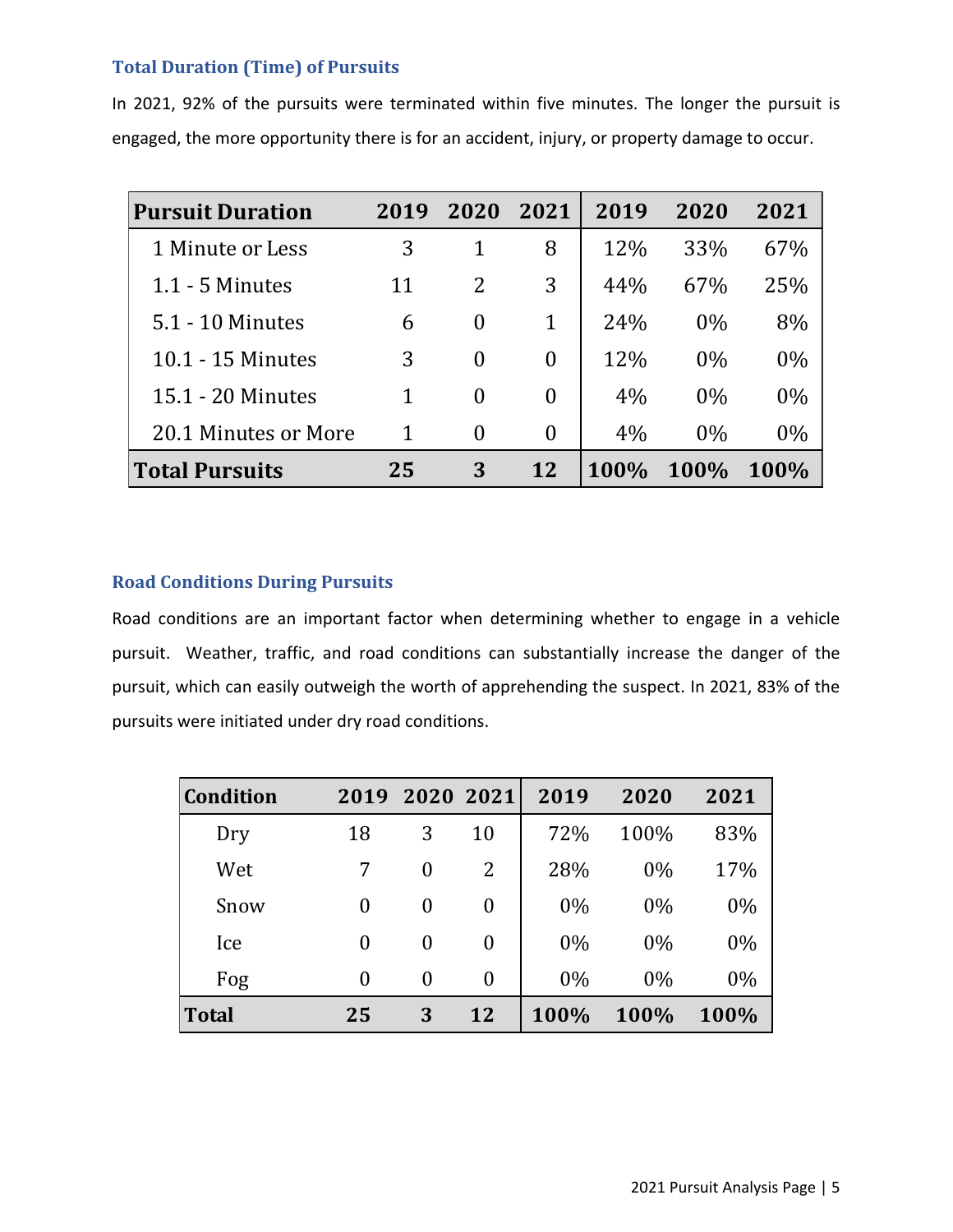# **Pursuit Top Speed**

This section evaluates the top speed reported by the officer during the pursuit, which can be used to estimate the speed of the suspect vehicle. Speed continues to be a high-risk factor in the justification of terminating a pursuit.

| Speed (mph)           |    | 2019 2020 2021 |              | 2019 | 2020  | 2021 |
|-----------------------|----|----------------|--------------|------|-------|------|
| $0 - 45$              | 3  | 0              | 3            | 12%  | $0\%$ | 25%  |
| $46 - 75$             |    | 2              | 6            | 28%  | 67%   | 50%  |
| $76 - 100$            | 6  | $\theta$       | 2            | 24%  | $0\%$ | 17%  |
| $101 +$               | 9  | $\mathbf{1}$   | $\mathbf{1}$ | 36%  | 33%   | 8%   |
| <b>Total Pursuits</b> | 25 | 3              | 12           | 100% | 100%  | 100% |

# **Pursuit Terminations**

In 2021, 67% of the pursuits were terminated by judgement of the officer or supervisor. This shows good judgement by the officers involved in the pursuits.

| <b>Termination of Pursuits</b>       | 2019 | 2020 2021      |          | 2019 | 2020        | 2021  |
|--------------------------------------|------|----------------|----------|------|-------------|-------|
| By Pursuing Officer                  | 8    |                | 6        | 32%  | 67%         | 50%   |
| By Supervisor                        | 2    |                | 2        | 8%   | 33%         | 17%   |
| By Collision                         |      | $\Omega$       | 2        | 28%  | 0%          | 17%   |
| Suspect Stopped/Pursuit Intervention | 8    | $\overline{0}$ | 2        | 32%  | 0%          | 17%   |
| Outside Agency                       | 0    | $\theta$       | $\theta$ | 0%   | $0\%$       | $0\%$ |
| <b>Total Pursuits</b>                | 25   | 3              | 12       | 100% | <b>100%</b> | 100%  |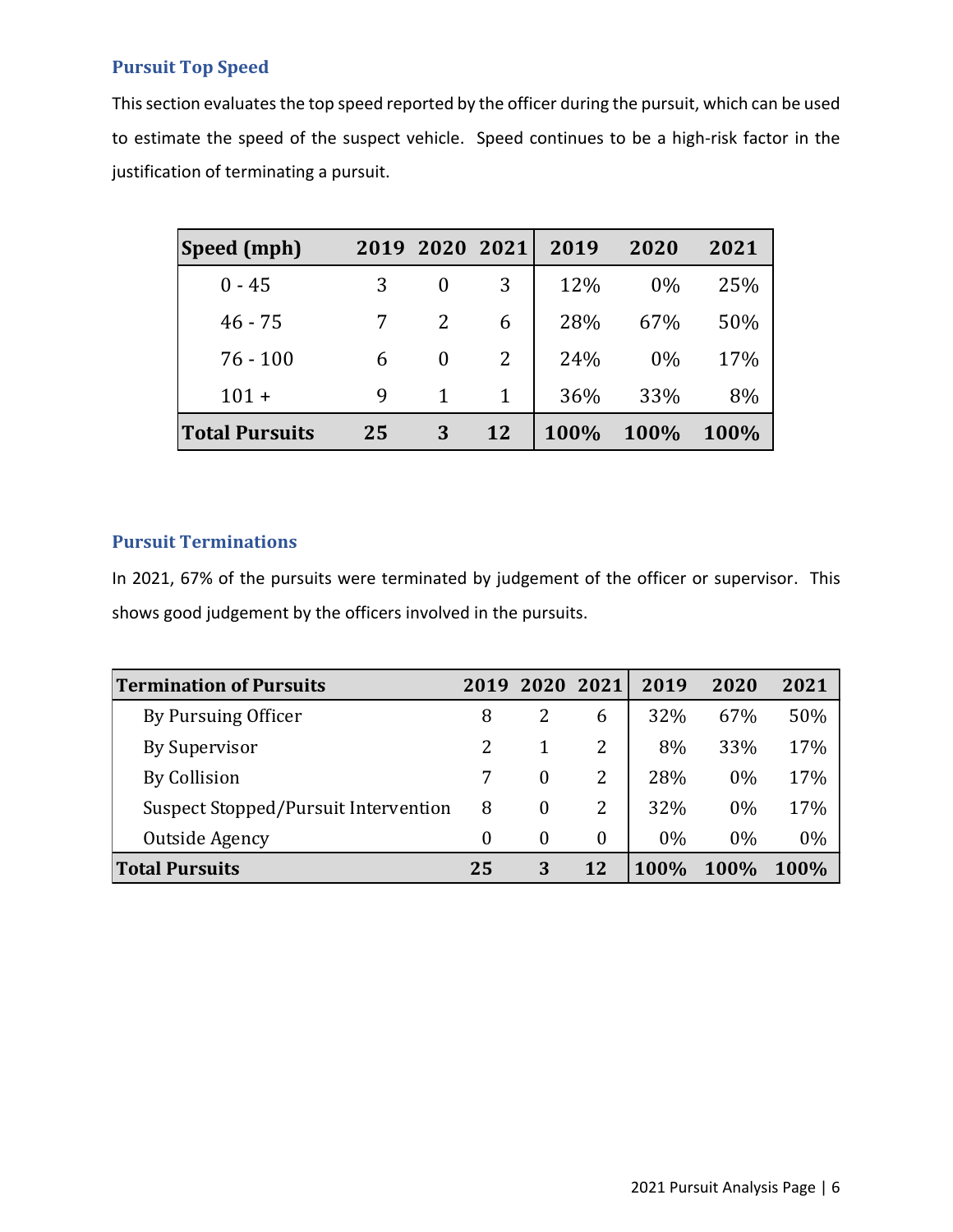#### **Outcome of Pursuits**

In 2021, 67% of the pursuits resulted in the suspect continuing to flee from officers after the pursuit was terminated by the officer or supervisor. On February 1, 2021, the pursuit policy was reviewed and revised. The revision included strict policy regarding officers deactivating their overhead lights and siren, and immediately pull to the side of the road upon termination of a pursuit. This action is likely related to the reason suspects fled and no arrest was made.

| <b>Pursuit Outcome</b>              | 2019     | 2020     | 2021             | 2019  | 2020  | 2021  |
|-------------------------------------|----------|----------|------------------|-------|-------|-------|
| Arrested                            | 12       |          | 4                | 48%   | 33%   | 33%   |
| Suspect Fled on Foot (No Arrest)    | 5        | $\Omega$ | $\theta$         | 20%   | 0%    | $0\%$ |
| Suspect Fled in Vehicle (No Arrest) | 8        | 2        | 8                | 32%   | 67%   | 67%   |
| Fatality                            | $\theta$ | $\theta$ | $\theta$         | $0\%$ | 0%    | 0%    |
| Hospitalized - Unable to Arrest     | $\theta$ | $\theta$ | $\boldsymbol{0}$ | $0\%$ | 0%    | 0%    |
| Outside Agency Took Over            | 0        | $\theta$ | $\overline{0}$   | $0\%$ | $0\%$ | 0%    |
| <b>Total Pursuits</b>               | 25       | 3        | 12               | 100%  | 100%  | 100%  |

### **Suspect Reason for Elude**

Suspects elude police officers for various reasons. When the suspect successfully flees, it is usually unknown to the officer as to why the suspect eluded. The policy restrictions put in place in 2020, require officers to terminate pursuits for several safety reasons. The result of those restrictions is likely why 58% of the pursuits resulted in unknown reason of the elude.

| <b>Suspect Reason for Elude</b>  | 2019 | 2020     | 2021           | 2019  | 2020 | 2021  |
|----------------------------------|------|----------|----------------|-------|------|-------|
| <b>DUII</b>                      | 5    | $\theta$ | 1              | 20%   | 0%   | 8%    |
| <b>Suspect of Crime</b>          | 4    | 1        | 1              | 16%   | 33%  | 8%    |
| Suspended, Revoked or No License | 4    | $\theta$ | $\overline{0}$ | 16%   | 0%   | $0\%$ |
| Parole, Probation or Violation   | 0    | 1        | $\theta$       | $0\%$ | 33%  | $0\%$ |
| Stolen Vehicle                   |      | $\theta$ | $\overline{2}$ | 4%    | 0%   | 17%   |
| Warrants                         | 4    |          | 1              | 16%   | 33%  | 8%    |
| Unknown                          | 7    | $\theta$ | 7              | 28%   | 0%   | 58%   |
| <b>Total Pursuits</b>            | 25   | 3        | 12             | 100%  | 100% | 100%  |